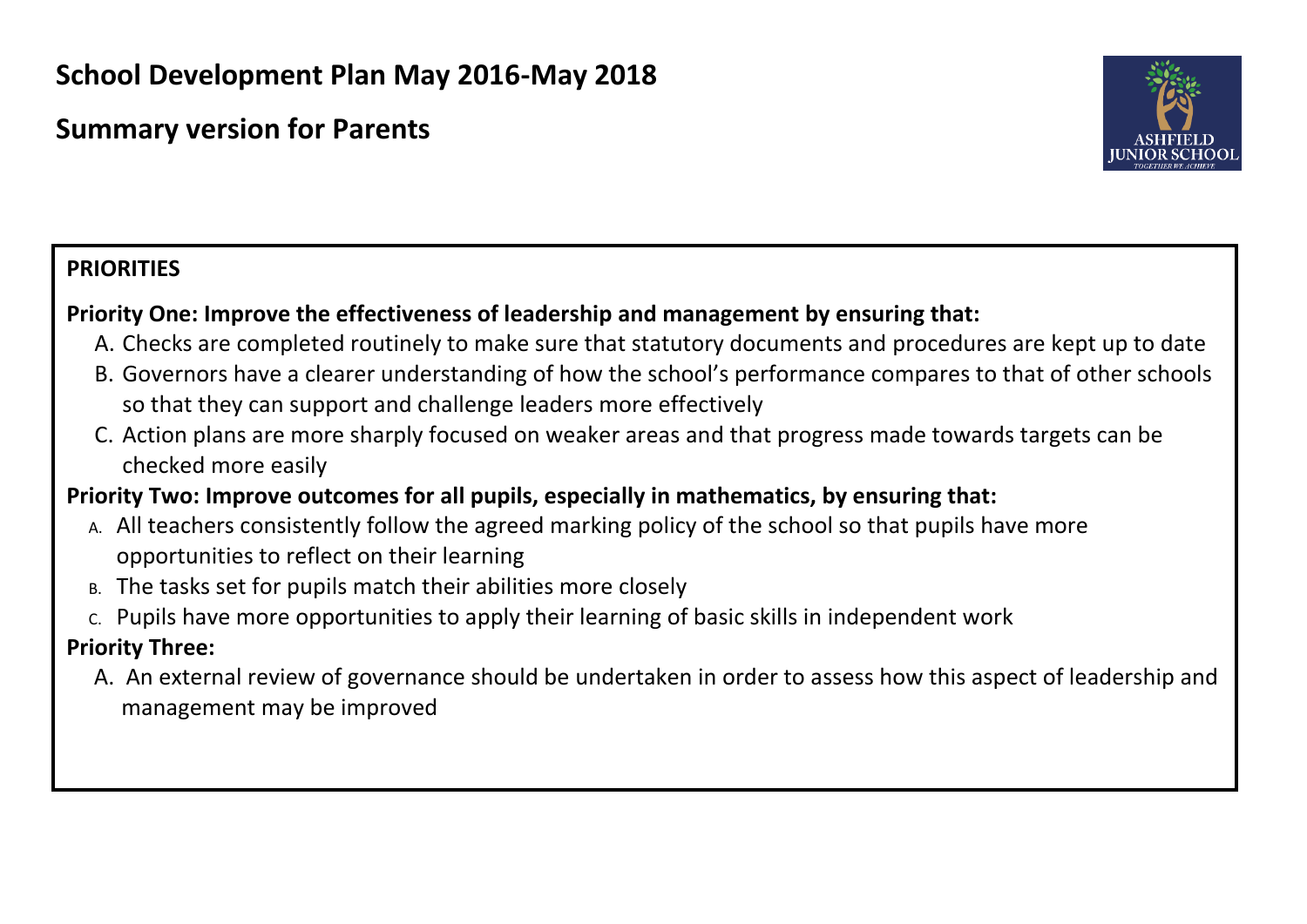### **FOUR SUCCESS CRITERIA MILESTONES ARE IN PLACE. THESE HAVE BEEN DEVELOPED WITH THE LOCAL AUTHORITY AND ARE MONITORED HALF TERMLY. ALL PRIORITIES HAVE RELATED ACTIONS, MONITORING AND EVALUATION OF IMPACT WHICH ARE INCLUDED IN THE FULL VERSION OF THIS PLAN.**

### **TIMESCALES FOR IMPACT:**

### **PHASE ONE: JAN 2017**

PRIORITY ONE: All statutory requirements are met. New School Development Plans and Action Plans in place and monitored. New systems to communicate school performance are in place. Pupils on track to meet expectation for July. Governors are carrying out monitoring of school priorities.

PRIORITY TWO: New Marking & Feedback Policy in place which is consistently followed. Grammar and punctuation skills evidenced in writing. English & Maths leaders have clear action plans based on monitoring. Joint moderation carried out with other schools. Appropriate interventions in place for identified pupils. Pupils developing reasoning skills. At least 60% of pupils at expected standards in all year groups for Reading, Writing and Maths.

PRIORITY THREE: External review carried out and action plan in place. Governors are working on school priorities and reviewing their effectiveness. Governors have a greater understanding of school performance and provide appropriate challenge to school leaders. Governors are accessing training to support them in their roles.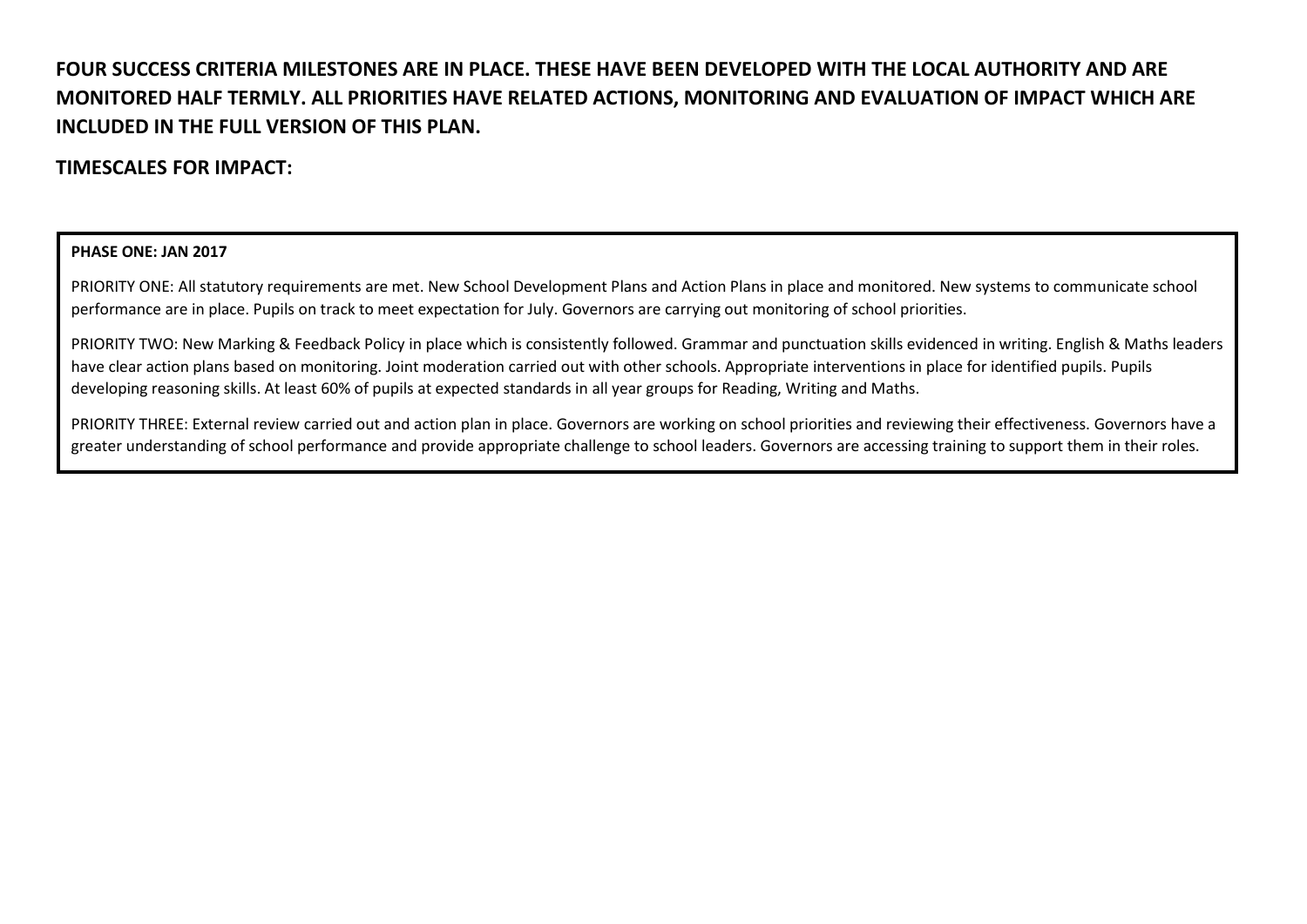### **PHASE TWO: JULY 2017**

PRIORITY ONE: SLT & Governing Body are regularly carrying monitoring the school priorities. Continued support and training in place to support Governors to achieve school priorities. SLT review the impact of the Development Plan and develop new targets & priorities for 2017-2018. Attainment data for all year groups meets national averages. Clear evidence of narrowing of the gap between the school and national figures.

PRIORITY TWO: Attainment and progress in all year groups, for all groups is good. All pupils make at least expected progress and disadvantaged pupils make accelerated progress. Differences in attainment between groups are reduced to the national difference. Joint policies are in place with the Infant school. At least 65% pupils reach expected standard in reading, writing & maths.

PRIORITY THREE: Governors have a good understanding of school data and performance. Records show that Governors are focused on reviewing the priorities in the SDP and hold leaders to account. Governors continue to access training to support them in their roles. Review of the Governor Action Plan shows priorities have been addressed.

### **PHASE THREE: JAN 2018**

PRIORITY ONE: Leaders and governors promote improvement effectively. Actions secure improvement in progress for disadvantaged pupils. Leaders & Governors have an accurate and comprehensive understanding of the quality of education at the school which helps them to plan, monitor and refine actions for improvement.

PRIORITY TWO: English & Maths leaders confidently analyse the performance of their subjects and share information with all staff. Teaching staff confidently complete their own analysis of pupil performance, identifying pupils where additional support is needed. This impacts on pupil progress. Policies are consistently embedded. Pupils are consistently making strong progress considering their starting points and are achieving above national figures. Progress of disadvantaged pupils and those with SEN is above average or improving across most subject areas.

PRIORITY THREE: Governors have an accurate and comprehensive understanding of the quality of education at the school. They plan, monitor and refine actions to improve all aspects. They are given high quality, accurate information that is concise and focused. Governors hold senior leaders stringently to account to ensure good or improving outcomes for all pupils.